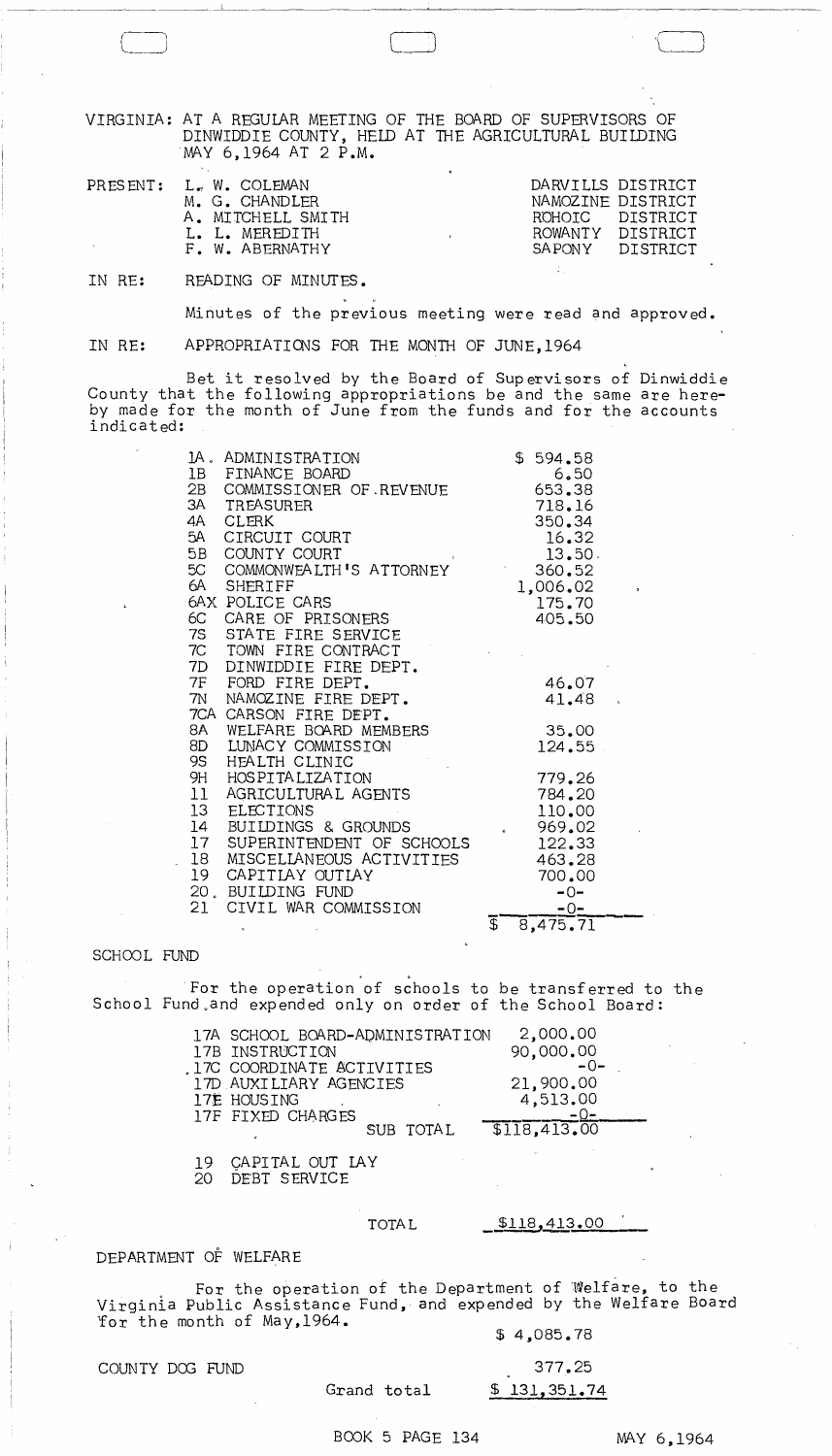IN RE: ALLOWANCE OF ClAIMS AND SAlARIES.

On motion duly made and carried, it is ordered by the Board that the salaries and accounts against the 'General Revenue Fund of the County for the month of April, 1964, amounting to \$8,475.71 be allowed and checks, numbering 1 through 106, both inclusive, be issed, therefor,payable out of the General Revenue Fund of the County, said claims having been audited and approved by the Board.

IN RE: ALLOWANCE AGAINST THE DOG FUND OF THE COUNTY.

On motion duly made and carried, it is ordered that a salary of \$250.00 be paid to the Dog Warden and that \$105.00 be paid to him as mileage for the month of April, 1964 and that claims amounting to \$70.48 be paid out of the Dog Fund of the County, for the month of April,1964j and checks numbering D-l.through D-ll both inclusive, be issued, therefor, payable out of the Dog Fund of the County, said claims having been audited and approved by<br>the Board.

IN RE: TREASURER'S REPORT.

F. E. Jones, Treasurer, having submitted a written financial report, same was ordered filed with the papers of the Board for the month of May , 1964.

IN RE: APPRO/AL OF APPOINTMENT OF J. ERNEST WRENN AS COUNTY AGENT.

Mr. B.F. Bedwell, Dinwiddie County Agent having informed the Board that he will make application for retirement effective July 1st, 1964 and,

It appearing to the Board that J. Ernest Wrenn, Assistant Dinwiddie County Agent is eligible for promotion to the position of county agent,

Motion was duly made and unanimously carried that the appointment of J. Ernest Wrenn as Dinwiddie County Agent be approved by this Board.

IN RE: BOARD OF SUPERVISORS HANDBOOK - APPRORATIONS.

It appearing to the Board that it is the intention of the League of Virginia Counties to publish Handbooks for supervisors,

Motion was duly made and carried that a.sum not exceeding \$50.00 be appropriated to purchases copies of the· Handbook to be used by the Supervisors and officers of Dinwiddie.County.

IN RE: SA LE OF DELINQUENT lAND - M. WATKINS BOOTH.

It appearing to the Board that there are a number of parcels of land in the County on which the taxes have not been paid for a number of year and,

Mr. M. Watkins Booth having offered to collect the delinquent taxes on these parcels for a commission of 15% plus fees allowed by the Court of any parcels sold under Chancery Suits,

Motion was duly made and carried that he is hereby directed to proceed with the collection of delinquent real estate taxes on all property delinquent for five or more years.

IN RE: APPOINTMENT MEMBER OF PlANNING COMMISSION -JONATHAN LEE.

Upon motion of L. L. Meredith properly seconded and carried Jonathan Lee was designated to serve on the Dinwiddie County ~Planning Commission for a term ending December 31, 1965 •

IN RE: CHEMICAL GUN FOR DOG WARDEN.

 $\Delta\varphi_{\rm{max}}=2.5$ 

The Clerk having reported the prices on a chemical pellet gun had been requested for the State State Department of Purchase but had not been received.

Motion was duly made and carried that he place order for same as soon as prices are received.

 $\gamma_{\rm L}$  , where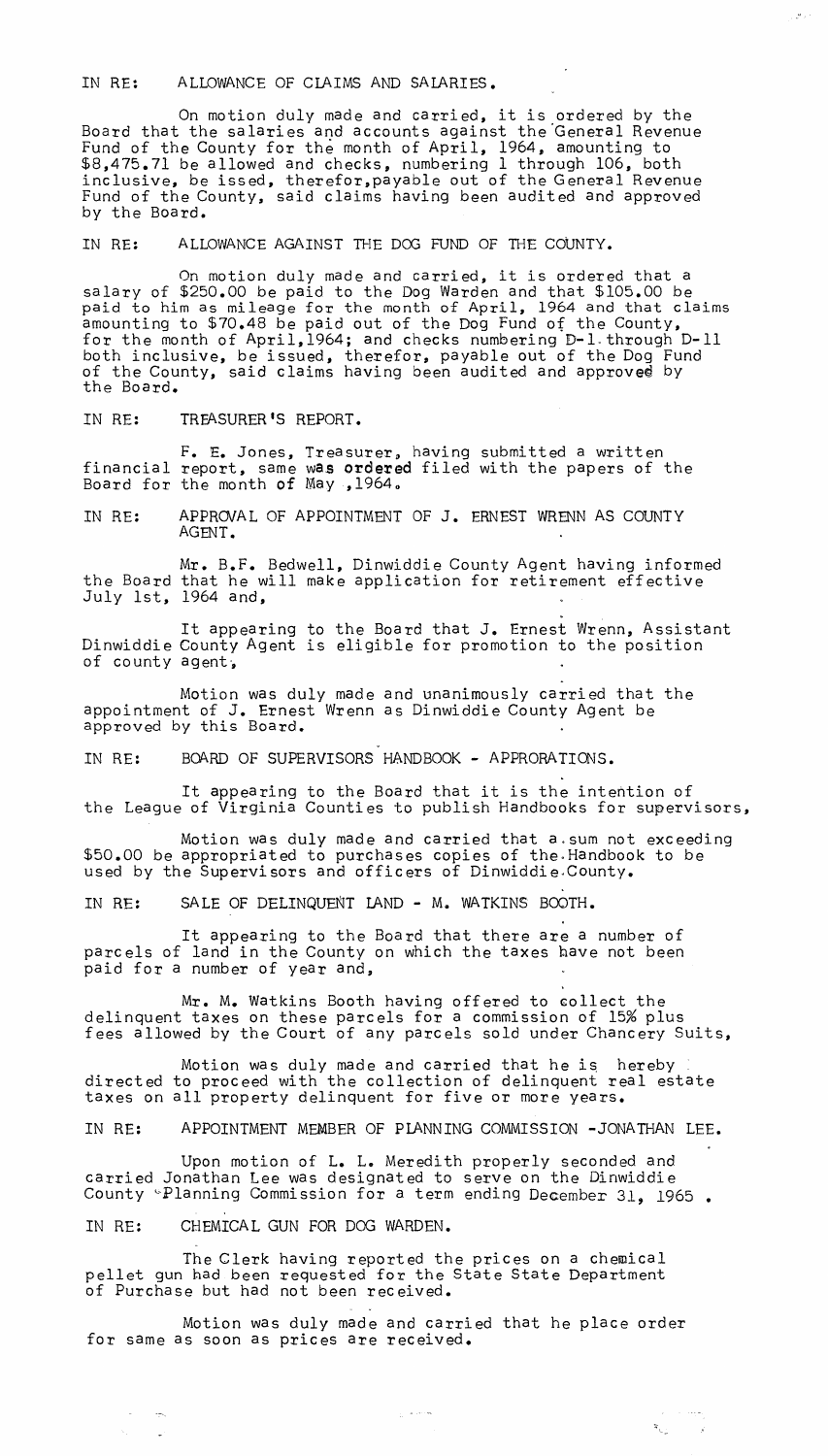### IN RE: REPORT OF ANNEXATION COMMITTEE.

 $\Box$ 

M. G. Chandler and L. L. Meredith reported that they had net with members of the Petersburg Committee to discuss annexation and had informed the committee that the county would discuss proposed annexation with competent consultants before discussing the matter further.

#### IN RE: INSURANCE STATEMENT OF VALUES.

The following statement of values (replacement cost)

| 1. Clerk's Office       | $\bullet$ | \$29,000,00.            |  |
|-------------------------|-----------|-------------------------|--|
| 2. Court House          |           | 170,000,00              |  |
| 3. Health Center        |           | 100,000,00              |  |
| 4. County Agr. Building |           | $25,000,00$ having been |  |

submitted,

 $\begin{array}{c} \overline{\phantom{0}} \\ \overline{\phantom{0}} \\ \overline{\phantom{0}} \end{array}$ 

Motion was duly made and carried that the Chairman sign same for the County.

It was further moved that the Clerk report at the next meeting concerning legislation on County self insured fire insurance.

IN RE: ROAD VIEWERS REPORT - APRIL 22, 1964.FILED.<br>PETITION OF GEORGE P. WINGFIELD AND OTHERS

A road was viewed by the Board of Viewers beginning at a point on Route 665 approximately 0.25 mile south of Route 663 running in a northerly direction approximately 0.40 mile to dead end.  $\mathcal{L}$ 

The Board of Viewers unanimously recommended, that when the 40' right of way has been duly secured, that this road be taken into the Secondary System of Dinwiddie County.

Motion was duly made and carried that Road Viewer's Report be accepted as presented, and that further action be considered after proper drainage and right of way easement with plat has been recorded in the Clerk's Office of this County.

 $\mathbf{c}$  , we have the set of  $\mathbf{d}$ 

,

## PETITION OF LEE CURTIS AND OTHERS.

A road was viewed by the Board of Viewers beginning at a point on Route 651 approximately 1.00 mile north of Route 40 running in a westerly direction a distance of  $0.15$  mile to dead end.

The Board of Viewers unanimously recommended that when the 40' right of way has been duly secured, that this road be taken into the Secondary System of Dinwiddie County.

Motion was duly made:and carried that Road Viewers' Report be accepted as presented, and that further action be considered after proper drainage and right of way easement with plat has been recorded in the Clerk's Office of this County.<br>PETITION OF THOMAS NEWSOM AND OTHERS.

#### PETITION OF THOMAS NEWSOM AND OTHERS.

,

A road was viewed by the Board of Viewers beginning at a point on Route 619 approximately 0.15 mile south of Route 1 running in a northerly direction 0.06 mile to dead end or existing 20' alley as shown on plat in Plat Book 1, Page 376 and known as Rowanty Street.

,The Board of Viewers recommends that this street be taken into the State Secondary System with the provision that the adjacent land owners sign the petition. The right of way as shown on plat is recorded as being 50' in width.

Motion was duly made and carried that the Road Viewers Report be accepted as presented, and that this street; be added to the secondary Road System: To and that this street; be added to the Secondary Road System: To and that this street; be added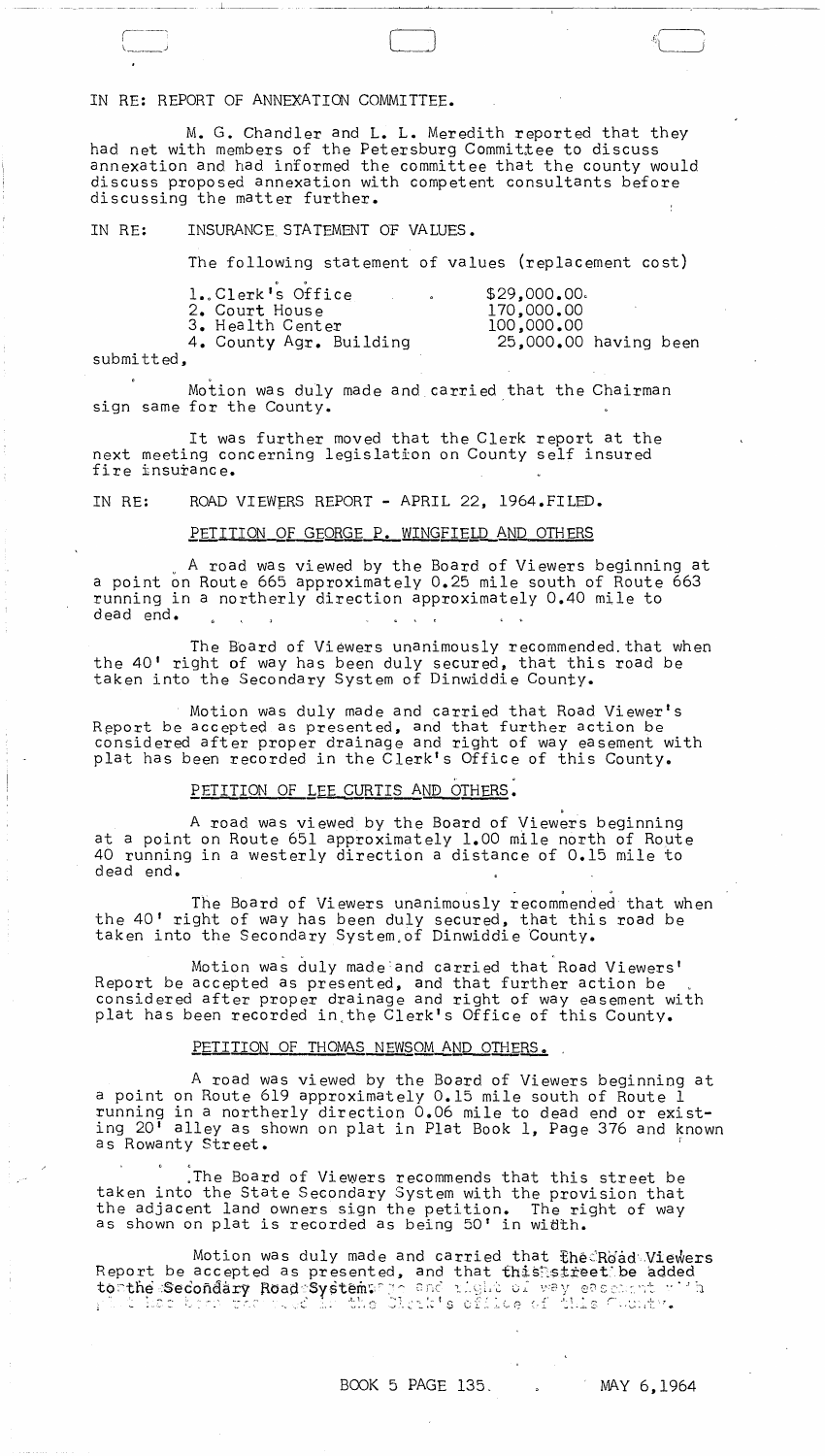### IN RE: ROAD VIEWERS REPORT - APRIL 24,1963.

## PETITION OF WEAVER, GHOLSON AND OTHERS.

The following road was viewed by the Board of Viewers beginning at a point on Route 645, 0.02 miles north of Route 624 running in an easterly direction a distance of approximately 0.05 mile to dead end. The Board of.Viewers of Dinwiddie County recommends that this road be taken into the Secondary System of Dinwiddie County with the provision whereas the property owners<br>provide the necessary 40 foot right of way and that it be duly<br>recorded in accordance with the policy of the Virginia Department recorded in accordance with the poilty of the virginia Department<br>of Highways and that it be built in stages and when funds become available. Serves 5 houses. Maintainable \$800.00 New Construction \$4,500.00.

Motion was duly made and carried that Road Viewers<sup>"</sup> . Report'be accepted as presented, and that further action be considered after proper drainage and. right of way easement with plat has been recorded in the Clerk's Office of this County.

IN RE: LETTER - DINWIDDIE COUNTY CITIZENS, ETC.

A letter from W. G. Chappell, President of Dinwiddie County Citizens Organization for Better Education and other County Improvements concerning annexation was read and ordered filed.

IN RE: PLAT OF G.T. HASTING'S DUNEDIN RESUBD. OF LOTS 14-15 l6-l7-l8-l9-45-and 46.

A preliminary plat showing resubdivision of lots 14- 15-16-17-18-19-45 and 46 was presented, and, Hon. J.H. Lavenstein, Attorney having appeared to represent Mr. Hastings,

Motion was duly maded and carried that copies of the preliminary plat be filed with the County Sanitarian and the. Resident Engineer for report at the next meeting.

IN RE: PETITION TO HARD SURFACE RT. 645 •

A petition to hard surface Rt. 645 signed by James R. Williamson, Jr., and others, having been presented,

Motion was duly made and carried that a copy of the petition be filed with the Department of Highways.

IN RE: PRELIMINARY PLAT OF LAKEWOOD SUBDIVISION - H.R.CURRIN.

Mr. W. G. Chappell, C.L.S. and H.R. Currin, owner presented copies of preliminary plat of Lakewood.Subdivision which was discussed with the Board members by the Resident Engin eer.

The reupon motion was .duly made and carried that the plat be referred to the Resident Engineer for study and report at the June meeting.

IN RE: ROAD VIEWERS REPORT - APRIL 24, 1963.

PETITION OF JOHNNY NELSON GOODE - CHANDLER BETHUNE ET ALS.

A road beginning at a point on Route 675, 0.06 mile eas<sup>tof</sup> Route 672 running in a southerly direction a distance of 0.55 mile. The Board of Viewers of Dinwiddie County recommends that this .road be taken into the Secondary System whereas the necessary 4Q foot right.of way tbe secured and duly recorded in accordance with the policy of the Virginia Department of Highways and that it be built when funds become available, in stage construction. Maintainable - \$l,OOO.Serves 7 houses. New construction \$4,500.00.

The board having discussed further the foregoing report of the Road Viewers,

Motion was duly made and carried that Road Viewers' Report be accepted as presented, and that further action be considered after proper drainage and right of way easement with plat has been recorded in the Clerk's Office of this County.

There being no further buinsess the meeting was adjourned.

 $\mathcal{A}^{\mathcal{A}}$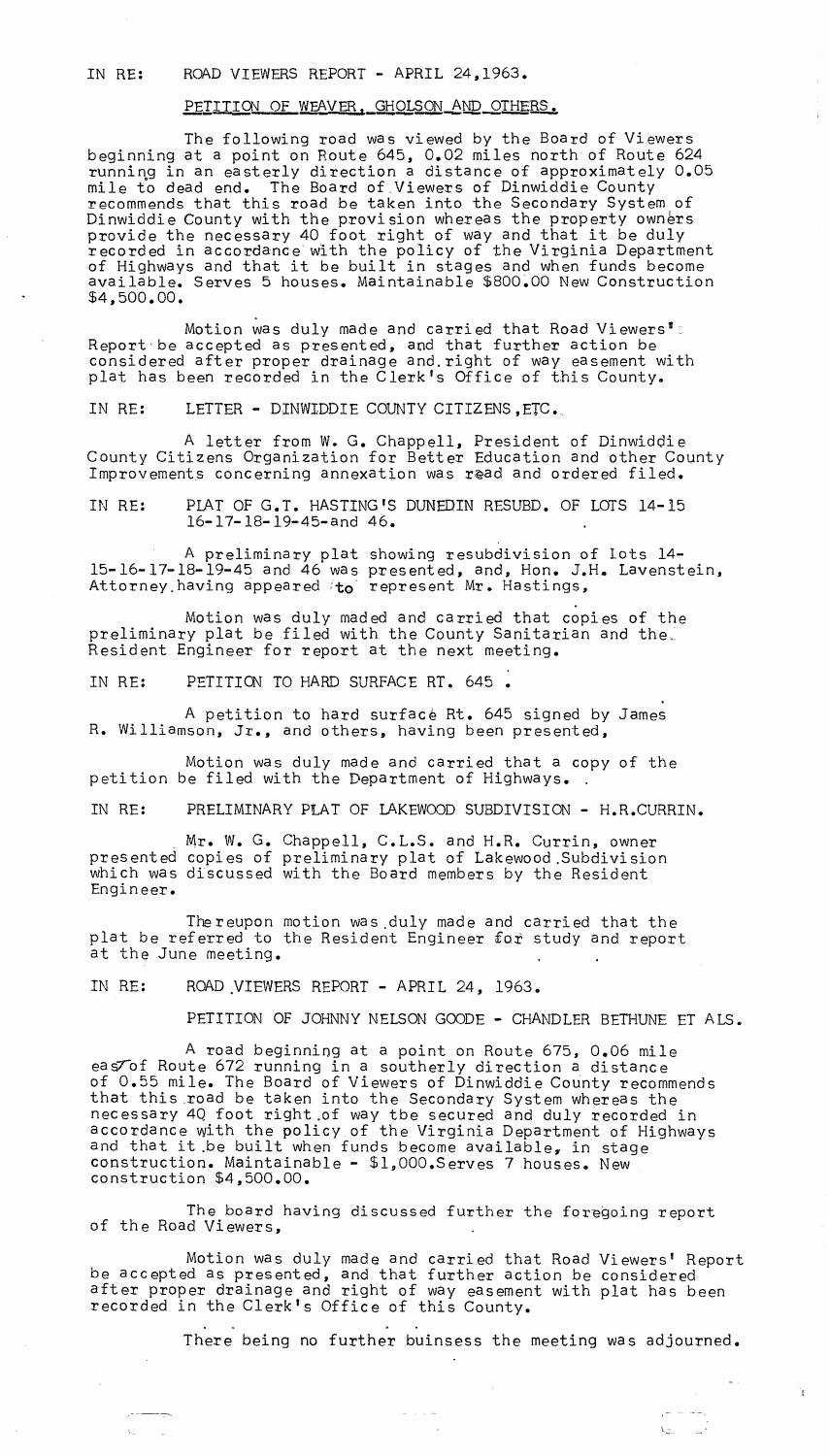IN RE: STREET LIGHT - FORT LEE ROAD.

 $\begin{CD} \begin{pmatrix} 1 & 0 & 0 \\ 0 & 1 & 0 \\ 0 & 0 & 0 \end{pmatrix} = \begin{pmatrix} 1 & 0 & 0 \\ 0 & 1 & 0 \\ 0 & 0 & 0 \end{pmatrix}$ 

Request for a street light on Fort Lee Road in front of the residence of R.C. Cates, approximately 500 feet South of the intersection of Fort Lee Road and Dupuy Road having been received by the Chairman, it was requested that A.Mitchell Smith and a representative from Vepco investigate this request and report at the next meeting.

IN RE: SUPPLEMENT TO SCHOOL BOND RESOLUTION OF APRIL 1, 1964

Mr. H. B. Batte, Clerk of the Board advised the Board of Supervisors that the resolution passed on April 1st, 1964, pertaining to the issuance of the School Bonds was ambigious in that it stated that the bonds were to be'signed by the facimile signature of the Chairman of the Board and by the Clerk of the Board without naming the Chairman and Clerk by name and that said resolution inadvertently stated that the first payment towards the retirement of said bonds<sup>\*</sup> was to be paid <mark>on July 1, 1</mark>964 when it should have stated July 1, 1965.

The following resolution was adopted by the following

vote:

1

 $\left( \begin{array}{ccc} & & \ddots & \end{array} \right)$ 

. ,.--\

AYES: Unanimous

. NAYS: None

BE IT RESOLVED BY THE BOARD OF SUPERVISORS OF DINWIDDIE COUNTY, VIRGINIA:

That the resolution passed by said Board on April  $1$ , 1964 be supplemented in the following particulars:

1. That the School Bonds set out in detail in a resolution dated April 1, 1964 shall be executed by L. W. Coleman, Chairman of the Board of Supervisors by means of his facimile signature and by the manuel signature of H. B. Batte, Clerk of the Board of Supervisors and a facimile of the seal of Dinwiddie County  $\cdot$ shall be imprinted thereon attested by the facimile signature of H.B. Batte, Clerk of'this Board, and the coupons attached to said bonds shall be executed with the facimile signatures of said L. W. Coleman, Chairman and H. B. Batte, Clerk.

2. That said bonds shall mature serially in numerical order on July 1st in each of the years 1965 to 1984, inclusive.

3. That the Board of Supervisors shall meet at 2:30 o'clock P.M., Eastern Daylight Time on June 11, 1964 to accept or ·reject the bids offered for said bonds.

PAGE 136 May 6, 1964 PAGE 136 May 6, 1964

 $\mathfrak{f}^{\text{reg}}$  :